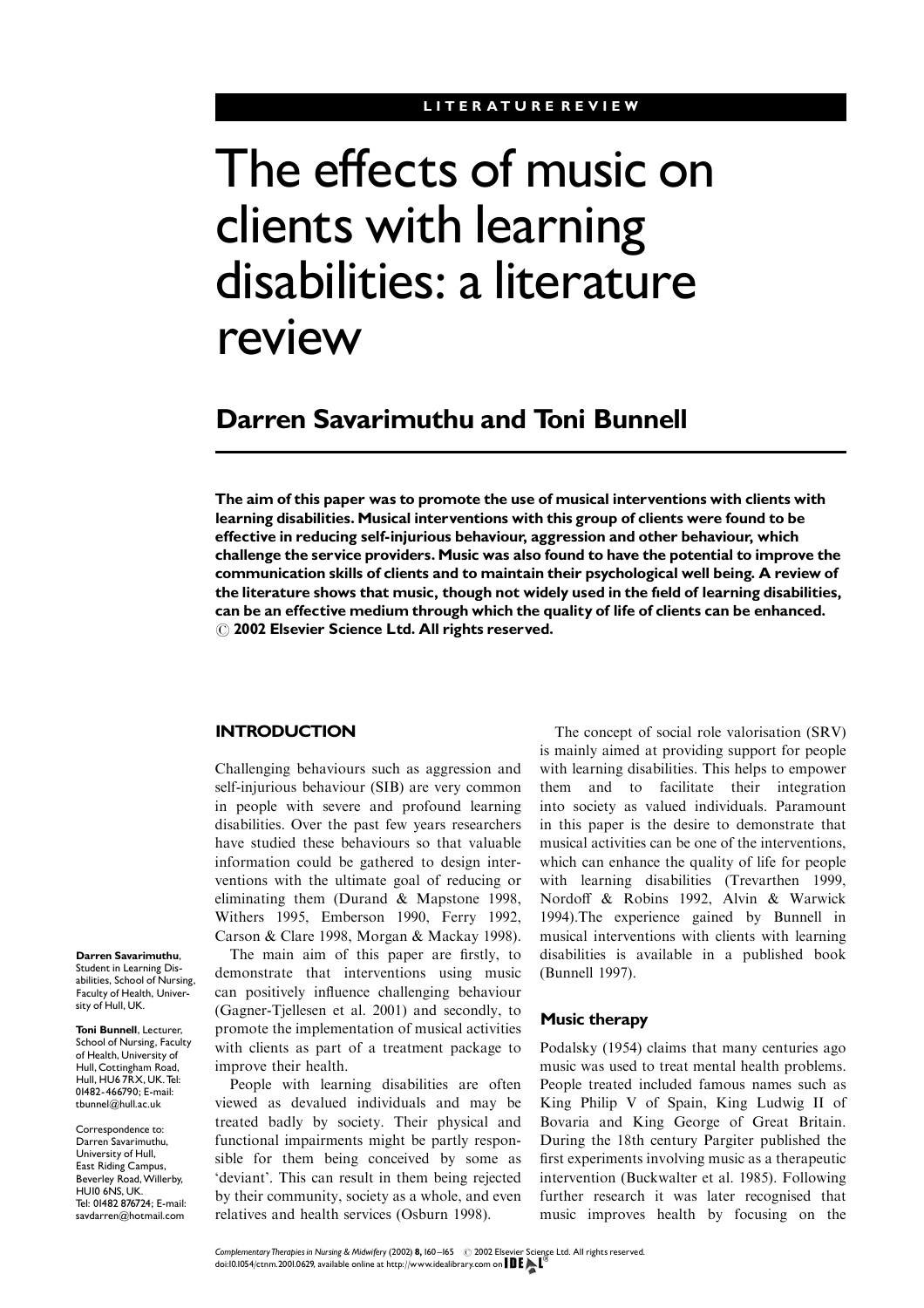different physical, psychological and emotional aspects of individuals. Music as a therapy is found to be very effective in the critical care environment, surgical settings, dental surgeries and mental health issues, as a control for pain, anxiety and promotion of relaxation [\(McClellan](#page-5-0) [1991,](#page-5-0) [Biley 2000, Covington 2001\)](#page-4-0). [Stevens](#page-5-0) [\(1990\),](#page-5-0) on the other hand, suggests that music has the power to drive away the feelings of fear and anxiety when facing the unknown alone.

[Nordoff and Robins \(1975\)](#page-5-0) are regarded as the pioneers of music therapy. They used music interventions to treat children with developmental delay [\(Gilroy & Lee 1995\).](#page-5-0) In the past, music therapy was considered to be an inspiration to evoke God, and to hold and express the greatness of the human spirit [\(Pavlicevic 1995\).](#page-5-0) However, it was in the 1950s when music was seriously used as a therapeutic intervention and was characterised by the emphasis of 'music as healing' [\(Gilroy & Lee 1995\)](#page-5-0). [Layman \(1999\)](#page-5-0) states that music therapy is the controlled use of music with the objective of helping people to overcome their problems. Whereas [Bruscia \(1987\),](#page-4-0) suggests that music therapy involves the use of organised music in the development of the client–therapist relationship to promote the physical, mental, social and emotional well-being of the client.

Today music has gained significant recognition in many different clinical settings and is playing an important part in the field of learning disabilities [\(Dimond 1998\)](#page-4-0), especially with people who have severe and profound disabilities. However, the first group of clients treated with music therapy were children with autism or cerebral palsy. It is strongly believed that music facilitates language development, play, physical development and relationships with children with special needs [\(Streeter 1993\)](#page-5-0). A wider range of conditions has been treated since music was first used as a therapeutic intervention [\(Gilroy &](#page-5-0) [Lee 1995, Wigram & Skille 2000\).](#page-5-0)

It can be argued that, despite the powerful influence of the medical world, where the care of clients is pivoted around their physical needs, music therapy is gradually becoming an important alternative in meeting the emotional, mental and psychological needs of clients [\(Trevarthen](#page-5-0) [1999, Hughes 2000\)](#page-5-0). Based on [Streeter's \(1993\)](#page-5-0) argument, the authors believe that since people with learning disabilities may be functioning at a mental age similar to that of a child, the use of music can be very useful in promoting the communication skills of the clients whilst focusing on their different developmental stages.

The essence of SRV is to allow people with learning disabilities to undergo life experiences that increase their personal fulfilment and selfdetermination without feeling stereotyped [\(Wol](#page-5-0)[fensberger 1998, MacDonald et al](#page-5-0). 1999). One of the difficulties in successfully implementing SRV

is finding ways of facilitating the integration of clients into the community and to combat social isolation [\(Osburn 1998, Wolfensberger 1998\).](#page-5-0) This integration can be a very slow and difficult process, which can be delayed further due to a lack of availability of appropriate services within the community.

Clients with self-injurious behaviour and other challenging behaviour will need extra support if the principles of SRV are to be implemented. People who display challenging behaviour limit their chances of being accepted in community settings [\(Thompson & Gray 1994\)](#page-5-0). The authors believe that by designing effective interventions to reduce their inappropriate behaviours, these individuals will have a better chance of being viewed positively within society.

Musical intervention is not guaranteed to always achieve SRV. However, based on the benefits it offers music therapy can be very useful in facilitating and improving social integration. It can offer people with learning disabilities an environment in which they can develop and expand their social, cognitive and physical skills and improve their life [\(MacDonald et al](#page-5-0). 1999) and in which they can learn to build a sound rapport with others and enjoy healthy behaviour [\(Alvin & Warwick 1994\).](#page-4-0)

#### Self-injurious behaviour and aggression

[Lawes and Woodcock \(2000\)](#page-5-0) believe that music therapy is very effective in managing aggressive and self-injurious behaviour. Evidence suggests that music brings about a mental, emotional and physical calmness [\(Nordoff & Robins 1992,](#page-5-0) [Biley 1992\)](#page-4-0) with aggressive clients [\(Barber 1999,](#page-4-0) [Gagner- Tjellesen et al. 2001\)](#page-5-0). Aggressive and self-injurious behaviour can be very challenging and carers sometimes fail to deal with it in the correct manner such as failing to provide adequate stimulation [\(Morgan & Mackay 1998\).](#page-5-0) [Ritchie \(1993](#page-5-0)) suggests that musical activities are an effective approach in any attempt used to try to reduce aggressive behaviour.

Experiments carried out in the past [\(Durand &](#page-4-0) [Mapstone 1998\)](#page-4-0) suggest that fast-beat music is useful in controlling challenging behaviour with aggressive clients. Slow-beat music, on the other hand, was associated with a higher rate of inappropriate behaviour in some clients. These results suggest that, depending on the conditions and behaviours, different types of music may be used with individuals with learning disabilities. [Biley \(1992\)](#page-4-0) commented on the choice of music and suggested the following pieces of music:

- (1) Love Themes volumes 1 and 2 by Mantovani.
- (2) Reflections by the Moonlight Moods orchestra.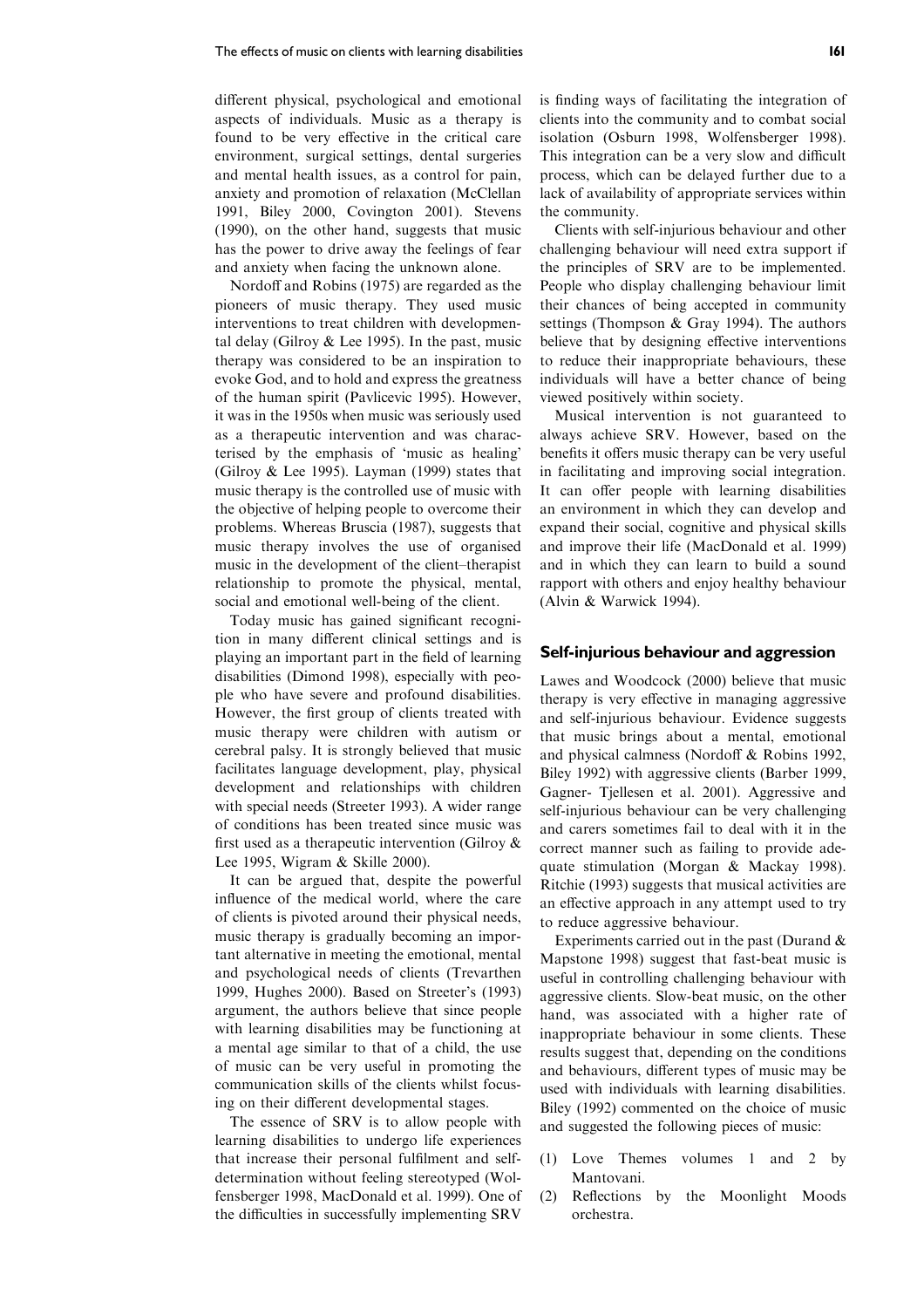(3) In the mood for love by Geoff and his orchestra.

Mozart is another name, which is well recommended, especially the trumpet and the horn concerts [\(Alvin & Warmick 1994\). Biley \(2001\)](#page-4-0) mentioned classical music such as Pachelbel's 'Canon in D', Vaughan Williams' 'Lark Ascending' and Handel's 'Water Music' for helping people to relax. These suggestions were however, believed to be based on the choice and preferences of the general population. For clients with learning disabilities the choice of music can be a very different and difficult issue since there can be misinterpretations regarding their expressed choice. The authors therefore believe that the right or most appropriate type of music can only be selected after identifying the preference of the client. This can be determined by observing their behaviour and response to different types of music. Providing them with the right type of music to express themselves and improve their communication can be crucial when attempting to reduce SIB. [Layman \(1999\)](#page-5-0) suggests that music therapy improves the communication skills of clients while focusing on their emotions and feelings.

All people, including those with learning disabilities, need defences to manage their anxiety and anger [\(Corrigan 1991,](#page-4-0) [Lawrenson & Lindsay](#page-5-0) [1998\)](#page-5-0). Clients need the skill and support to be able to manage anger and anxiety effectively and music can help them achieve this. Music intervention works as a non-invasive and nonthreatening treatment and reduces anxiety by promoting the psychological, emotional and physiological well-being of the clients [\(Barber](#page-4-0) [1999, Covington 2001\)](#page-4-0). [Brewer \(1998\)](#page-4-0) argues that music therapy decreases aggressive behaviour by managing psycho-physiological stress, pain and anxiety. The beneficial effects are caused by the significant physiological and biochemical effects of sounds (particularly their pitch), volume and timbre on the body [\(Wigram](#page-5-0) [& Skille 2000\).](#page-5-0)

Musical activities can be implemented in three different ways namely, through records or cassettes, live music or vibrational sensations. Irrespective of the method used, music helps to reinforce appropriate behaviour. Background music is another form of musical intervention and is found to be very useful in creating an environment where clients can relax and feel better.

One of the authors (Savarimuthu, unpublished data) has been working with a person who was diagnosed with mental health problems in addition to other medical conditions. When the person's favourite CD's, specifically 'Pan Pipe Moods' and 'Gentle Moods' Volumes 3 and 4 by 'The Intimate Orchestra', were played in the background, she acknowledged feeling very relaxed and happy.

[Covington \(2001\)](#page-4-0) stated that when the ear perceives sound, sensory stimulation is produced which can physiologically produce mental images that promote relaxation. Our body is very sensitive to the action of music on the ears. Waves are produced by air molecules, which reach the porous skin on a molecular, atomic and subatomic level (McClellan 1988). Therefore, different music resonates differently with the physical body depending on the type of music.

Similarly perhaps, [Barber \(1999\)](#page-4-0) described a study conducted on a client who exhibited challenging behaviour and became agitated if his needs were not met. Every time these behaviours were displayed, the client was encouraged to go into a room where taped relaxation music was played. This intervention was carried out for about 2 months and an evaluation at the end showed that the behaviour of the client improved considerably.

[Holford \(1999\)](#page-5-0) presents a different point of view suggesting that health professionals usually impose music therapy on clients when tackling specific problems. She further argues that this sort of practice does not provide long-term solutions and believes that participatory music making should involve clients without forcing them. Music making, she argues, helps clients to express their needs in a more appropriate way. This argument is supported by [Bunnell \(1997\),](#page-4-0) who encourages participatory music believing it allows clients communicate their emotions and feelings. Both the involvement of [Bunnell \(1997\)](#page-4-0) and [Holford \(1999\)](#page-5-0) with clients with learning disabilities suggests that active participation can make music therapy more interesting and successful. They believe that clients should be encouraged to participate in music making as it promotes self-esteem and confidence.

However, participation should not be restricted only to those people with the ability to play a musical instrument [\(Gillam 1996\).](#page-5-0) The safety of clients is very important during musical activities, because music is a powerful tool and responses from clients can be very strong and difficult to control [\(Bracefield et al. 2000\).](#page-4-0)

Intervention, using music, is still not viewed as a beneficial tool by some health professionals. This is due to misunderstandings and misconceptions especially regarding hearing impaired individuals and people who have problems with verbal communication [\(Bracefield et al](#page-4-0). 2000). Fortunately, the literature suggests that clients, irrespective of their level of disability, can benefit from interventions using music [\(Gagner-Tjelle](#page-5-0)[sen et al. 2001\)](#page-5-0). Clients with hearing impairment should not be assumed to be incapable of appreciating musical stimuli.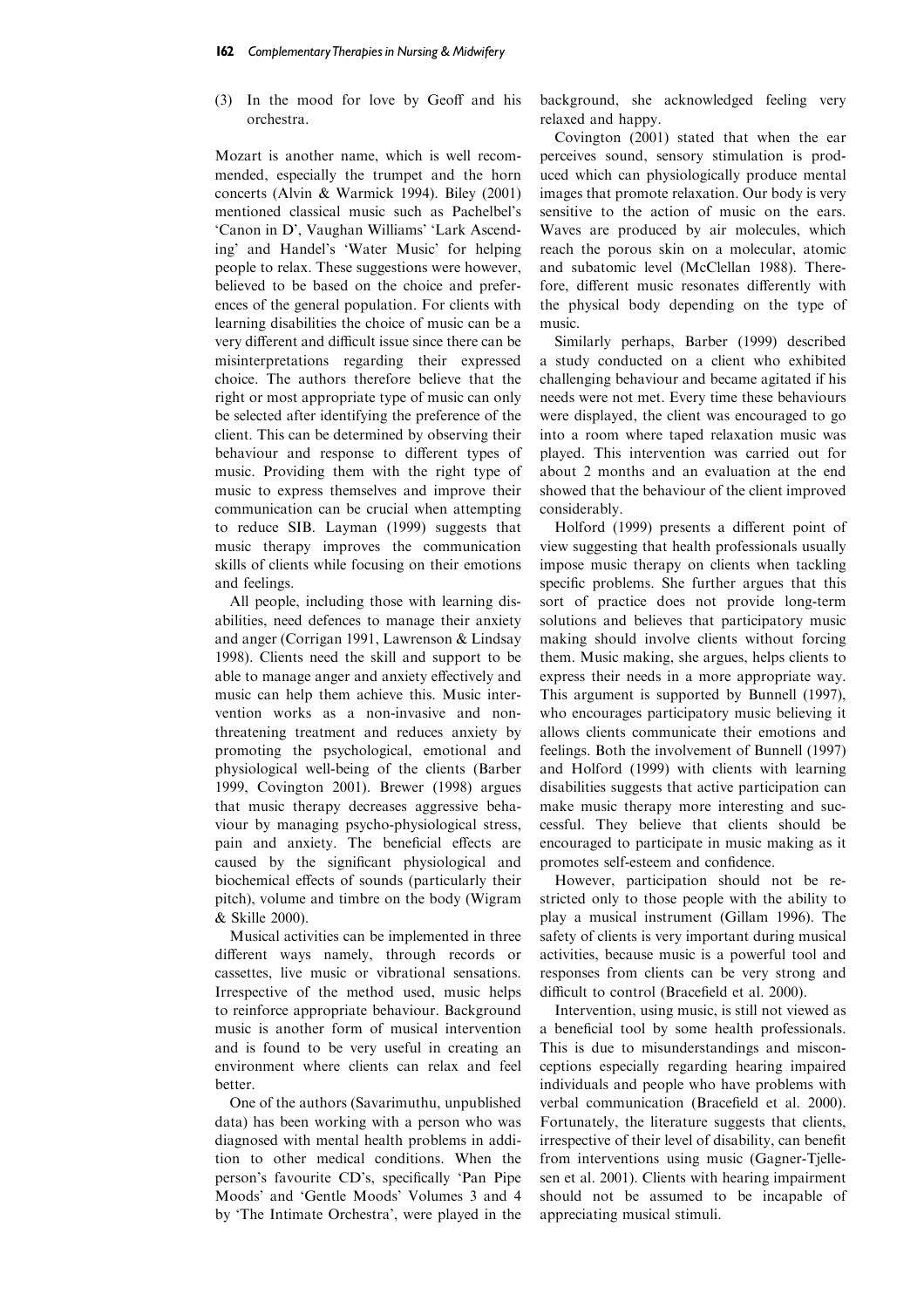Table | Issues for consideration prior to musical intervention

- **Assessment**
- $\bullet$  Means of gaining and maintaining attention and concentration
- Choice of music, age of client and culture
- Measurable aims and goals
- $\bullet$  Gains may be very small

Music, being extremely flexible, can, nevertheless, be altered to suit the hearing level, language level and music preference of individual clients. Sight, smell and touch are the other senses, which allow sound to be perceived.

People with learning disabilities may be functioning at a very low level of intellectual ability and may therefore experience little, if any, music input. For this reason some issues should be considered prior to any musical intervention (Table 1).

To better appreciate the effects of music on people with learning disabilities, it is essential to devise a method whereby it is possible to measure small changes which can be tailored to each individual [\(Oldfield & Adams 1995\).](#page-5-0) This would help to detect very small changes in behaviour. It is also important to bear in mind that changes may take a long time to occur so the facilitator must not lose hope and discontinue the intervention. Difficulty can also arise when observing and interpreting the response of clients to sound or music [\(Alvin & Warwick 1994\).](#page-4-0) This exercise may become easier after a few sessions with the clients where the responses are identified and understood.

In 2001 the report 'Valuing People: A New Strategy For Learning Disabilities For the 21st Century' (Dott 2001) was published. This referred to people with learning disabilities and claimed that they were more susceptible to mental health problems than the general population. The government policy is that this group of people should be able to access services and be treated in the same way as anybody else. The causative factors of mental health problems have been studied in the past [\(Casey 1993,](#page-4-0) [Vernon](#page-5-0) [1997, Smith 2000\)](#page-5-0). In the field of learning disability, it has been found that frustration with communication is one of the main contributing factors for the prevalence of mental health problems [\(Moss 1995\)](#page-5-0).

Music is recognised as a form of universal communication and helps to create an environment where clients can have meaningful interaction with their facilitator and other people [\(Schalkwijk 1994\).](#page-5-0) By improving the communication skills of clients using music, there is the possibility of preventing and controlling mental health problems in some clients. [Biley \(2000\)](#page-4-0) referred to studies, which claimed that music has the potential to treat long-term mental health

problems by decreasing psychotic symptoms [\(Hamer 1991\)](#page-5-0). Optimising the mental health of clients sometimes allow them to reduce their intake of psychotic drugs.

# Contra-indications

On the other hand, musical intervention may have a negative impact on clients. One example is when the client is attached to a particular piece of music and rejects what the facilitator offers. Another example is when a client displays inappropriate behaviour, which does not allow the aims and objectives of the musical intervention to be met, and which hinders therapeutic contact with the facilitator [\(Schalkwijk 1994\).](#page-5-0) In these cases, interventions using music should be discontinued but reintroduced at a later stage when the client is more willing to concentrate and cooperate with the facilitator. The age and culture of clients are important issues, which need careful consideration since their choice of music may be different. Past experience can also be triggered by specific music where clients may feel upset and/or vulnerable. Evidence also suggests th at music associated with violent lyrics such as 'heavy metal' can have a negative impact on clients [\(McCraty et al. 1998\).](#page-5-0)

#### Expertise

It is open to speculation whether or not activities involving music become therapeutic when facilitated by a professional music therapist. [Hooper](#page-5-0) [\(1991\)](#page-5-0) argues that if there is a significant and positive impact on the quality of life of a client, then musical activities are therapeutic regardless of who is facilitating the musical activities. Certain aspects of music do not need the hands of the expert but can be facilitated by anyone who enjoys music [\(Covington 2001\).](#page-4-0) [Gillam](#page-5-0) [\(1996\)](#page-5-0) suggests that therapists do not necessarily need to be experts as long as they are keen to experiment using musical interventions. [Bunnell](#page-4-0) [\(1997\)](#page-4-0) explains how music intervention can be organised and delivered in a systematic way to achieve specific objectives not necessitating the presence of a trained music therapist.

In the past, many people who have been professional therapist have successfully implemented interventions using music with clients. The success of music interventions depends partly upon the approach and attitude taken towards the activity and on the aims and objectives set. It is however, not in the interests of the client if the activity is not meaningful and does not have specified objectives. To successfully implement musical activities with clients with learning disabilities, [Wood \(1993\)](#page-5-0) believes that there is the need for the facilitator to be able to relate with the clients. She also argues that neither great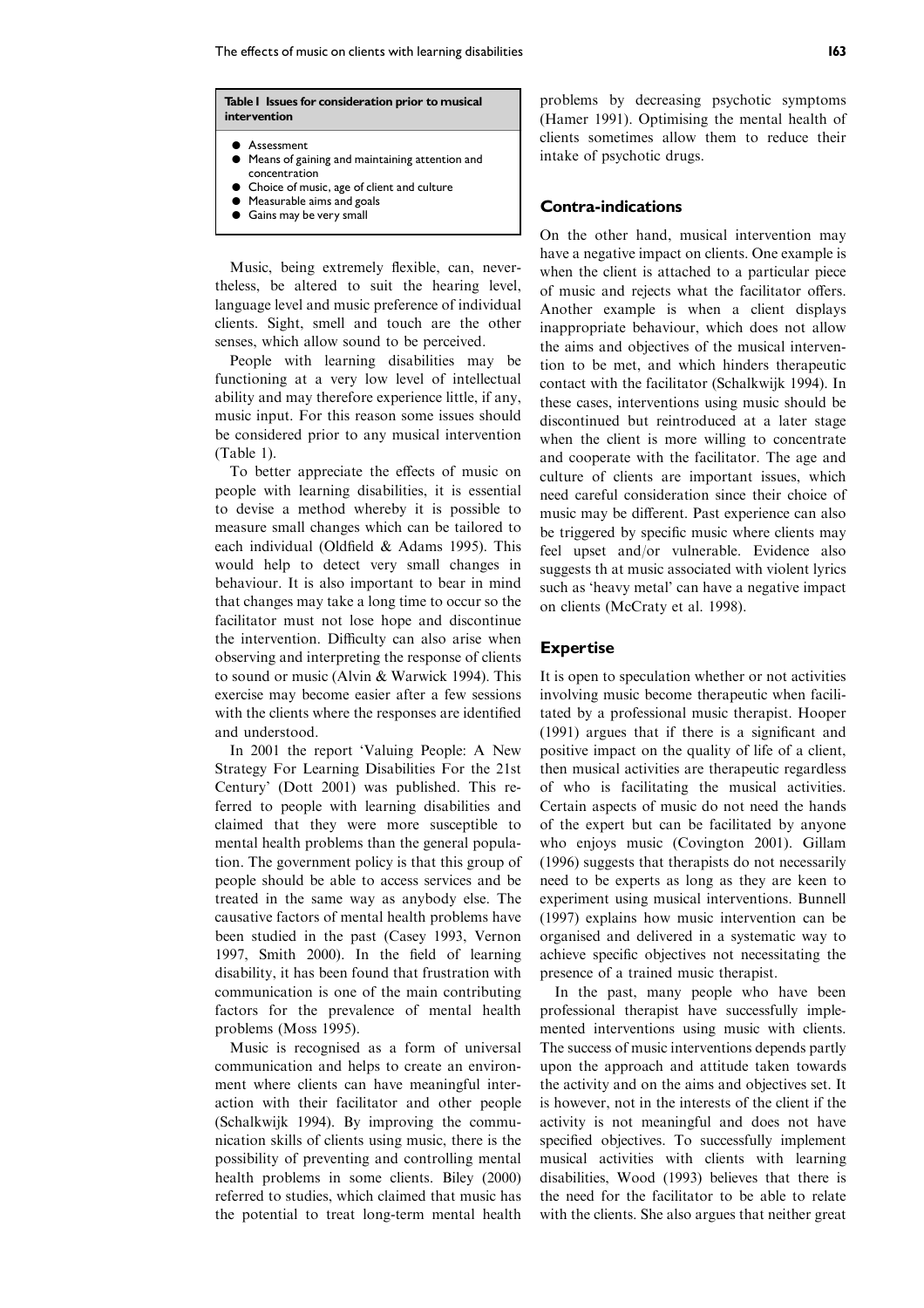<span id="page-4-0"></span>expertise in the field of music therapy nor the availability of the best equipment for the intervention would be of use if the facilitator cannot relate to the clients at a therapeutic level.

# **CONCLUSION**

This literature review has explored the benefits of music for people with learning disabilities and who display challenging behaviour such as SIB and aggressive behaviour. Music interventions are widely used in many clinical settings but this paper has looked into its effects on the emotional and psychological health of a particular group of clients. As discussed previously, musical activities are recognised as an effective means for modifying behaviour and are found to be very effective in decreasing aggression and self-injurious behaviour. In some cases, the effects of music therapy can go beyond to the prevention and management of mental health problems of clients. The White paper 'The Valuing People' (Dott 2001), expects the introduction of specialists' services for people with severe and profound learning disabilities who display challenging behaviour. Consequently, the role of nurses will nevertheless be to promote the health and well-being of clients wherever they go, if SRV is implemented. The introduction of new interventions within nursing practice can only serve to help the practitioner to fulfil their role as health facilitator.

# **RECOMMENDATIONS**

The authors suggest that learning disability nurses should concentrate more on the aspects of health promotion when attempting to enhance the quality of life of clients. This can be done by developing the right attitude and approach to complementary therapies such as the introduction of music therapy in nursing practice. Nowadays, health care professionals are more aware of the benefits that music can have on their clients but, sadly, little use is made of this knowledge. To implement musical interventions no expertise is required but a music therapist is the appropriate person to implement music therapy. The ability to play a musical instrument can be beneficial in music interventions since the facilitator can better relate to the clients. Since musical interventions can take place in different forms, those who cannot play any musical instrument can still be fully involved in the activities.

# **SUMMARY**

Musical intervention reduces SIB and aggressive behaviour.

- Clients should be encouraged to participate in musical activities irrespective of the level of their disabilities.
- Nurses should not underestimate their capabilities as facilitators in the delivery of music sessions.
- Choice of music, culture and age of clients are essential issues when implementing musical interventions.
- Heavy metal music can have a negative effect on clients whereas classical music is found to induce relaxation.

#### **REFERENCES**

- Alvin J, Warmick A 1994 Music therapy for the autistic child, 2nd edn. Oxford University Press, Oxford.
- Barber C 1999 The use of music and colour theory as a behaviour modifier. British Journal of Nursing 8: 443–448
- Biley F 1992 Use of music in therapeutic care. British Journal of Nursing 4: 178–180
- Biley F 2000 The effects on patient well-being of music listening as a nursing intervention: a review of the literature. Journal of Clinical Nursing 9: 668–677
- Biley F 2001 Music as therapy. In: Rankin-Box (ed) The nurse's handbook of complementary therapies, 2nd edn. Bailliere Tindall, London
- Bracefield H, Kirk-Smith M, Slevin E, Thompson K 2000 Music therapy in N. Ireland. Journal of Learning Disability 4: 63–76
- Brewer J 1998 Healing sounds. Complementary Therapies in Nursing & Midwifery 4: 7–12
- Bruscia K 1987 Improvisational models of music therapy. Charles C. Thomas, Springfield, IL
- Buckwalter K, Hartsock J, Gaffney J 1985 In: Bulechek G, McCloskey J (eds) Nursing interventions: treatment for nursing diagnosis. W B Saunders, Philadelphia
- Bunnell T 1997 Music makes a difference: a practical guide developing music sessions with people with learning disabilities. ISBN: 0953825802,www.webserve.co.uk/ bunnell
- Carson G, Clare I 1998 Assessment and treatment of selfinjurious behaviour with a man with a profound learning disability. British Journal of Learning Disabilities 26: 51–57
- Casey PR 1993 A guide to Psychiatry in primary care. Wrightson Biomedical publishing Ltd, Petersfield
- Corrigan PW 1991 Social skills training in adults with psychiatric populations: a meta analysis. Journal of Behaviour Therapy and Experimental Psychiatry 22: 203–210
- Covington H 2001 Therapeutic music for patients with psychiatric disorders. Holistic Nursing Practice 15: 59–69
- Dimond B 1998 The legal aspects of complementary therapy practice: a guide for health care professionals. Churchill Livingstone, London
- DOH 2001 Valuing people: a new strategy for learning disability for the 21st century. HNSO, London
- Durand M, Mapstone E 1998 Influence of 'moodinducing' music on challenging behaviour. American Journal on Mental Retardation 4: 367–378
- Emberson J 1990 Self-injurious behaviour in people with a mental handicap. Nursing Times 23: 43–46
- Ferry R 1992 Self-injurious behaviour. Senior Nurse 12: 21–24